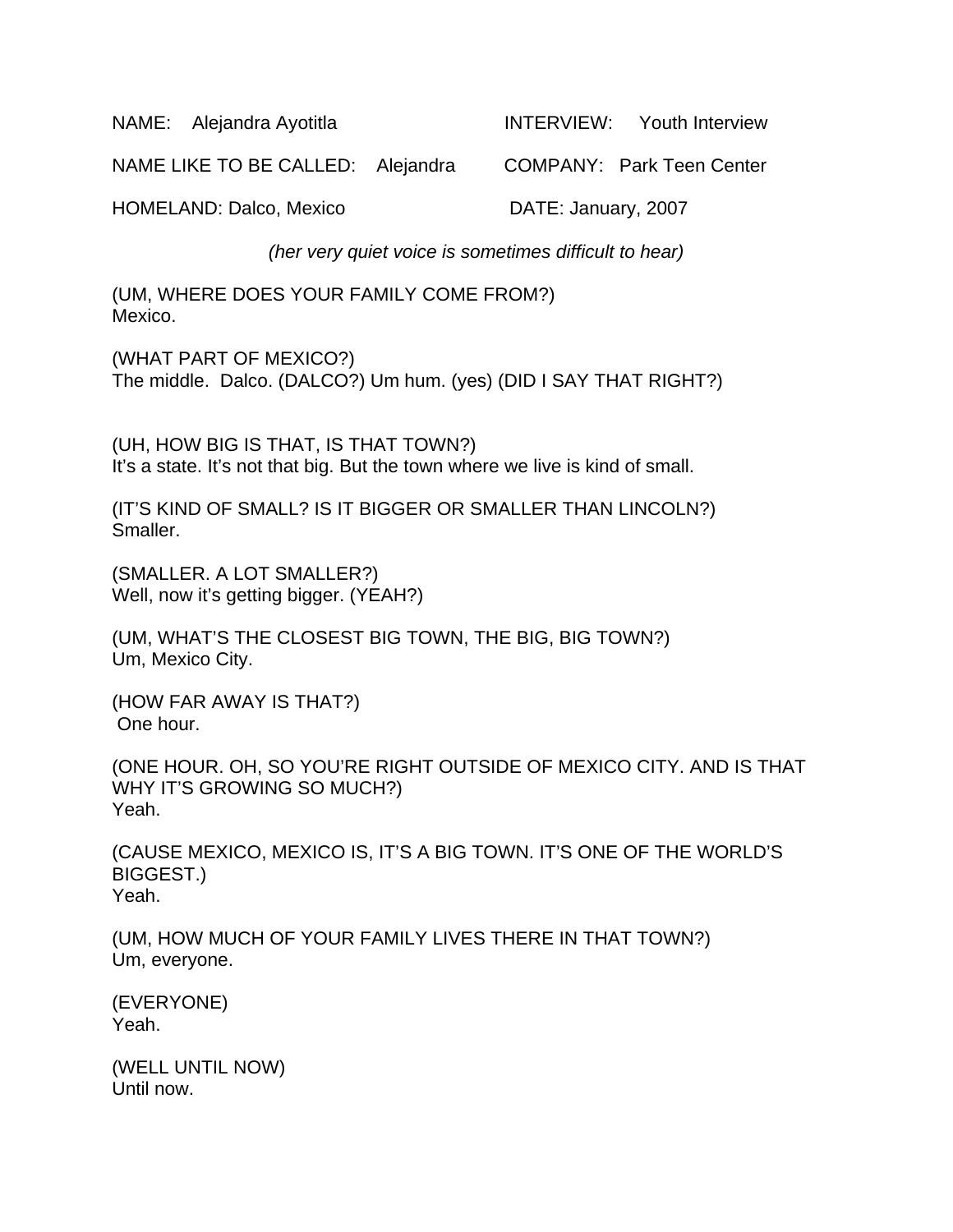(DID YOU HAVE GREAT GRANDPARENTS?) No.

(NO. UM, UNCLES? AUNTS, COUSINS?) Like the half of them, half of them.

(WHICH HALF?) Um, my mom's and some of my dad's.

(UM, LOTS OF FAMILY. DID YOU HAVE LOTS OF COUSINS?) Yeah. Cause my grandma had 12 kids.

(12 KIDS. THAT'S A BIG FAMILY. WAS IT FUN HAVING LOTS OF COUSINS?) Yeah. (YEAH)

(ALRIGHT, UM, DO YOU REMEMBER MUCH ABOUT YOUR HOME CITY?) Yes.

(UM, WHAT WAS THE, WHAT'S THE MAIN MEANS OF TRANSPORTATION IN THE CITY?) There are like busses or taxis and cars. (CARS)

(UM, DO LOTS OF PEOPLE HAVE CARS?) Not that much. (OR DO…) More people use the bus, use the bus and the taxi.

(YEAH? UM, WHAT WS YOUR HOUSE LIKE THERE?) It was small and we had, um, (inaud) in the front and another one at the back. And we have, um, lots of fields like in the sides and the front. Just in front of our house some people, um, grow, I don't know, they grow like crops and things.

(A LITTLE GARDEN?) Um hum. (yes)

(UM, HOW MANY, HOW MANY PEOPLE…. WAS IT JUST YOUR FAMILY THAT LIVED IN THE HOUSE?) My family and my grandma. (YOUR GRANDMA LIVED THERE TOO)

(WHAT WAS IT LIKE LIVING WITH YOUR GRANDMA?) Well, it was like I had two moms (smile) cause my dad was here and I just was with my grandma and my mom, my sister and me.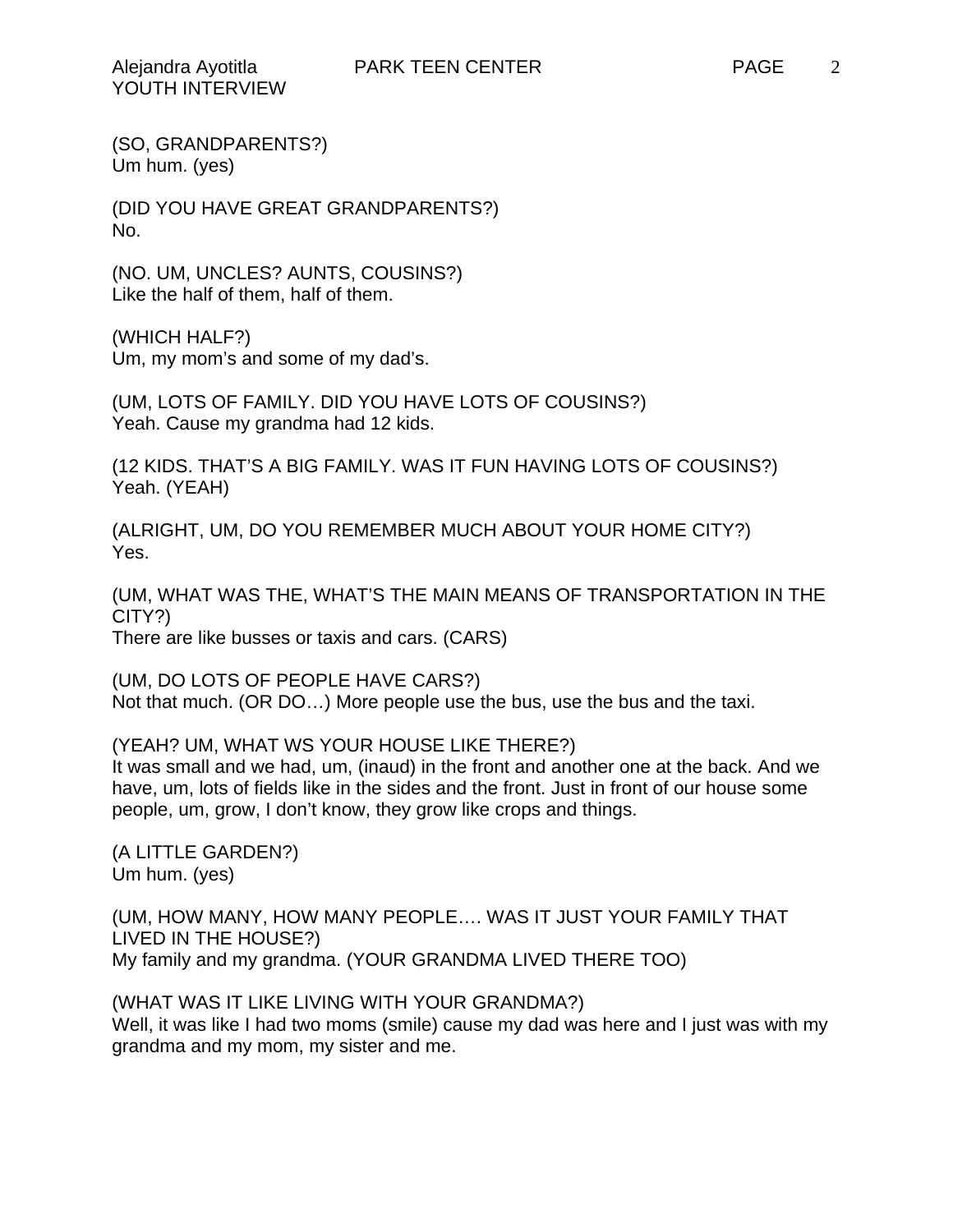(HUM.. SO WAS IT ALL GIRLS IN THE HOUSE?) (smile) (pause) (HOW WAS THAT?) Cool.

(THAT WAS COOL? ALRIGHT. UM, DID YOU HAVE YOUR OWN ROOM?) Yes.

(DID, UM, WHAT, WHAT DO YOU, WHAT STORIES… DO YOUR PARENTS TELL STORIES?) Um hum. (yes)

(DO YOUR PARENTS TELL STORIES ABOUT, UM, THE TOWN YOU LIVED IN?) Yeah, about the, about those and about them.

(ABOUT BOTH. WHAT STORIES DO THEY LIKE TO TELL?) Um, how did they get the house and I don't remember. Just that.

(YEAH, HOW THEY GOT THE HOUSE) Um hum. (yes)

(UM, DID A, WHAT STORIES, THE STORIES THAT THEY SHARE WITH YOU ABOUT YOUR TOWN, ABOUT MEXICO, ABOUT YOUR HOUSE, WERE THEY MAINLY POSITIVE OR NEGATIVE STORIES?) Positive.

(POSITIVE STORIES? WHAT ARE SOME EXAMPLES OF POSITIVE STORIES?) Like one time they told me that when they took a trip, my mom was laugh, it was funny because they found (inaud) in a store eating some (inaud). (LAUGH) And then they found her and then they went home.

(SMILE – SHE GOT LOST?) (smile) Yes. They were feeding her something.

(DO YOUR PARENTS, UM, DO YOUR PARENTS TELL STORIES ABOUT HOW THEY LIKED TO LIVE IN MEXICO?) Um hum. (yes)

(WHAT ARE SOME STORIES ABOUT HOW THEY LIKED TO LIVE THERE?) Cause my mom said that we had more things and we had more family there. And so we were not kind of alone. We had some of my family and we don't have, have grandma or uncles here.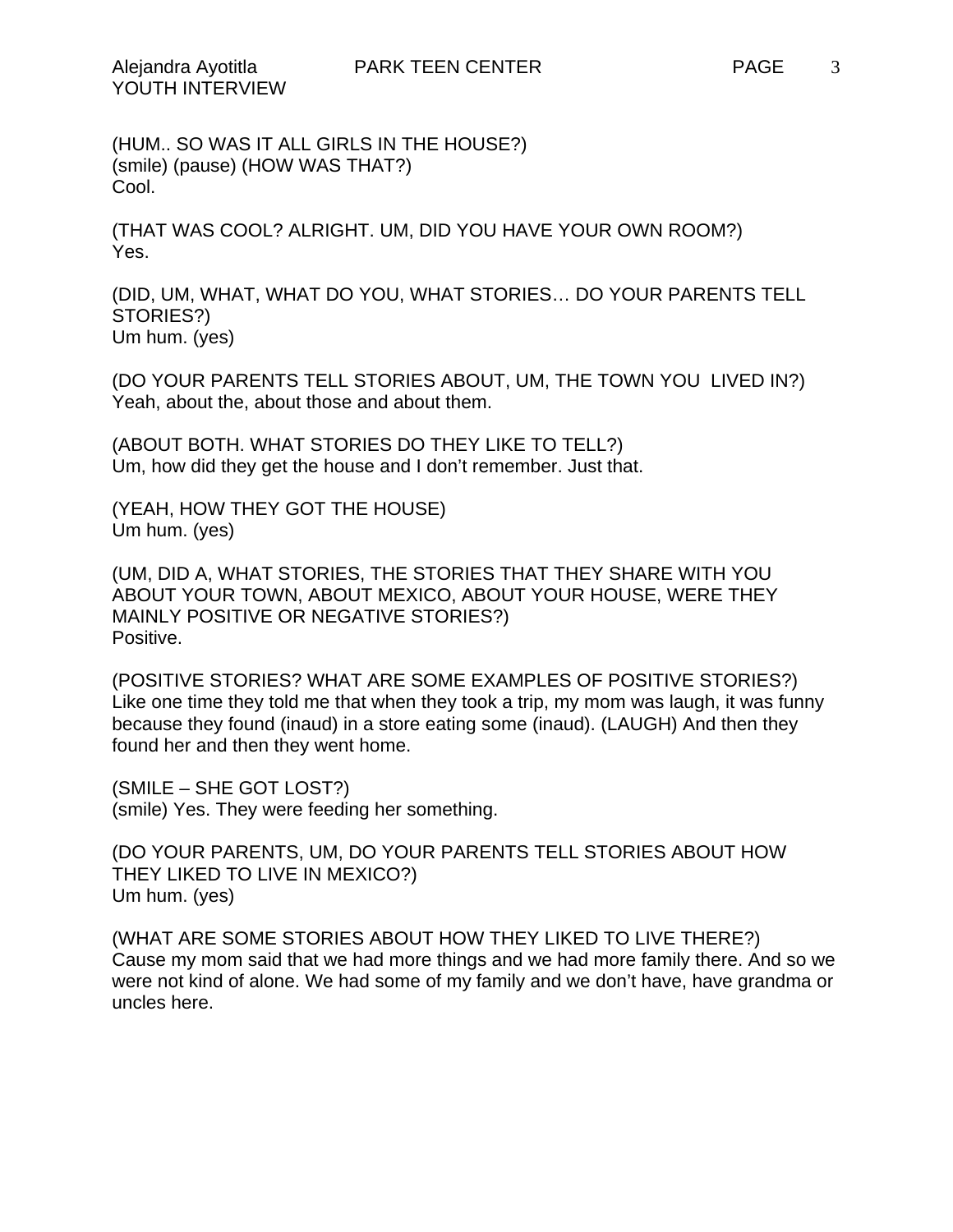4

(YEAH, YEAH, THAT WOULD BE HARD. SO ARE A LOT OF THE STORIES ABOUT, ARE FAMILY STORIES?) (pause) (THAT'S FUN. UM, WHEN PEOPLE ASK YOU… DO STUDENTS ASK YOU ABOUT LIVING IN MEXICO? HAVE THEY EVER ASKED YOU?) Um, when they're from other countries.

(YES. AND WHAT STORIES DO YOU TELL THEM ABOUT LIVING IN MEXICO?) Um, the nice places we have.

(YEAH. DO YOU SHARE EXPERIENCES ABOUT GROWING UP THERE?) No.

(NO. UM, WHEN YOU WERE AROUND YOUR COUSINS, UM, WHAT GAMES DID YOU GUYS PLAY?)

Um, since my grandma had a big house we, there was like half were boys and half were girls so we'd gang up, separate into groups and then we'd play top(?) and we play like, um, (inaud). But sometimes we play together.

(SOMETIMES. WHAT, WHAT ELSE DID YOU GUYS, AS GIRLS, LIKE TO DO TOGETHER)

Um, my uncle sometimes gave us math problem and if we got it right then he'd all give us, um, 20 pesos, that's like 2 dollars. And he would buy us something.

(OH, THAT'S NICE. SO DID YOU GET REALLY GOOD AT MATH?) Sometimes. Cause he did like really, really hard problems and sometimes not. (SMILE)

(THAT'S A LOT OF FUN. UM, WHAT STORIES, WHAT STORIES DO YOUR PARENTS TELL ABOUT COMING TO, WHY THEY CAME TO AMERICA?) Um, my dad got us cause we, well he didn't have enough money to give us what he wanted to give us and that, and he wanted a better education for me. So he said that, um, coming here it'll be easier cause he had more money. And gave my mom more money to give us.

(AND YOU GET A BETTER EDUCATION HERE?)

(pause) (WHAT PREPARATIONS, WHAT, WHAT DID YOU GUYS DO BEFORE YOU MOVED?)

Um, we went to my grandma's house cause she didn't know that we, we were going to come and we went to her house like almost every day and have fun. (smile) (YEAH?)

(UM WHAT DID YOU KNOW ABOUT AMERICA BEFORE YOU CAME HERE?) Almost nothing. (smile) (ALMOST NOTHING?)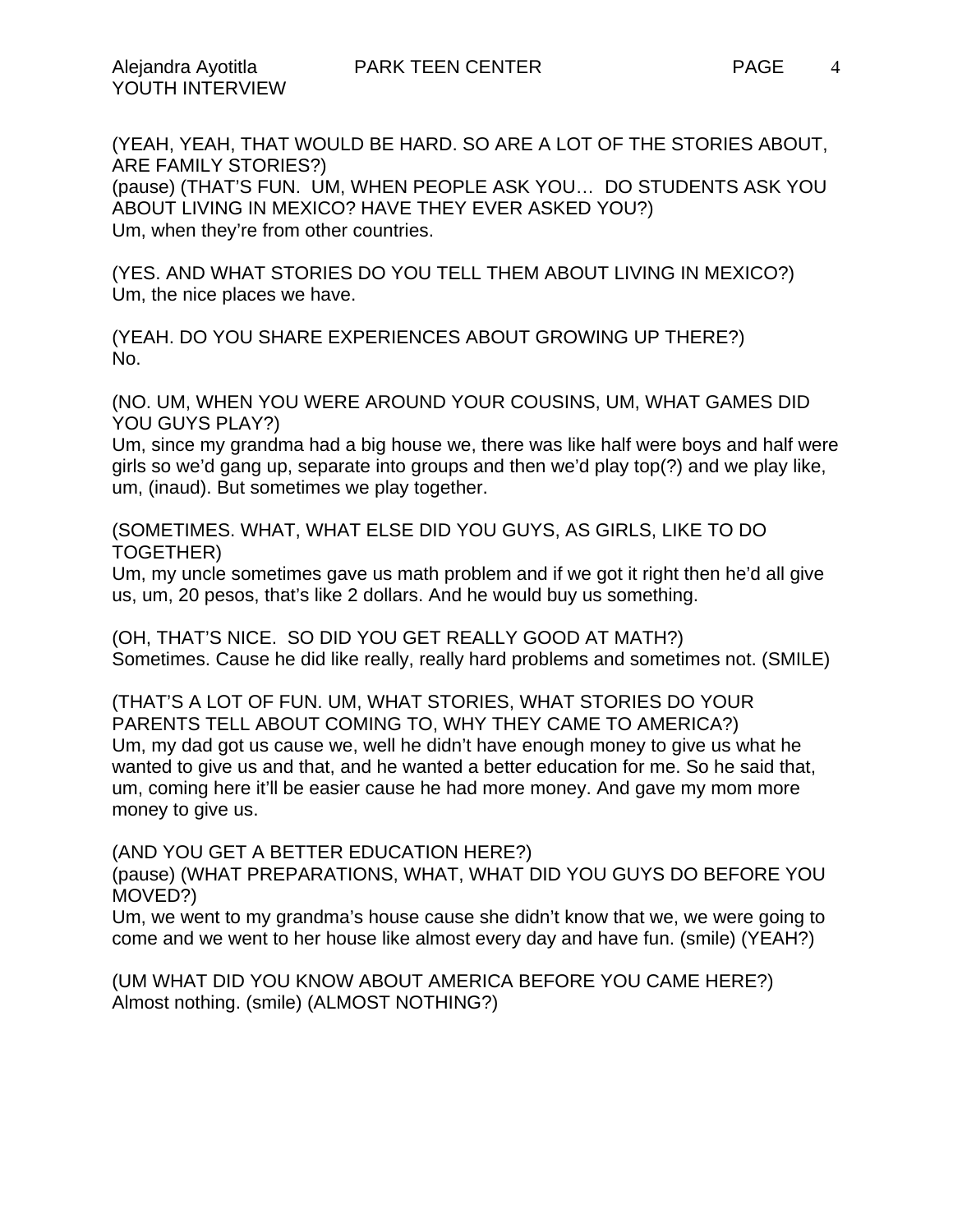(HOW DID YOU PREPARE YOURSELF TO COME HERE? DID YOU DO ANYTHING TO LEARN ABOUT…)

Um, English. Like English and like school and then we learned English but I tried to learn it a little bit more and read books about it.

(WHAT GRADE, WHAT GRADE DID YOU START LEARNING ENGLISH?) At (inaud) or what grade in school? (WHAT GRADE IN SCHOOL?) Fourth.

(IN FOURTH GRADE? THAT'S WHEN YOU STARTED LEARNING ENGLISH?) The middle of fourth.

(THE MIDDLE OF FOURTH. UM, HOW DID YOU FEEL ABOUT COMING HERE?) I was scared.

(SCARED. WHAT SCARED YOU?)

Cause my mom was going to come after us. So I had to take care of my sister. And my uncle was going to take us. And then we work on getting my mom in too. (THAT WOULD BE HARD) Yeah. Cause my sister was always asking where is she and I want this, I want that. (SMILE)

(YEAH, THAT'S TOUGH. UM, WHY DID YOUR PARENTS DECIDE ON LINCOLN?) Cause my dad was here already.

(AND WHY DID YOUR DAD DECIDE ON LINCOLN?) Cause one of his friends was here. (OH YEAH? ALRIGHT, GOOD)

(UM, DID YOU HAVE ANY OTHER FAMILY THAT WAS HERE?) No, not in Nebraska. (NOT IN NEBRASKA) In California and Arizona(?). (UM HUM)

(SO YOUR FAMILY IS, YOUR ONLY FAMILY IN NEBRASKA… AND YOUR DAD DECIDED NEBRASKA INSTEAD OF THOSE OTHER TWO BECAUSE HE HAD A FRIEND HERE?) Um hum. (yes)

(DID THE FRIEND LIKE IT?) Yeah. But and he had been for a long time here. He went to Mexico to see his family. (OK)

(SO DOES YOUR DAD LIKE IT HERE?)

Yeah. Cause he, he didn't wanta go to California cause he said it was like more dangerous and he didn't like, he said that this was better, was more peaceful. (YEAH)

(UM, IS IT MORE PEACEFUL? DO YOU THINK IT'S PEACEFUL HERE?) (pause) (YEAH. I THINK IT'S PEACEFUL TOO. UM, I USED TO LIVE IN LAS VEGAS AND THAT WAS, AND THAT'S CLOSE TO CALIFORNIA, BUT I LIKE MID-, THE MIDWEST BETTER B BECAUSE IT'S A LITTLE SLOWER AND MORE PEACEFUL. I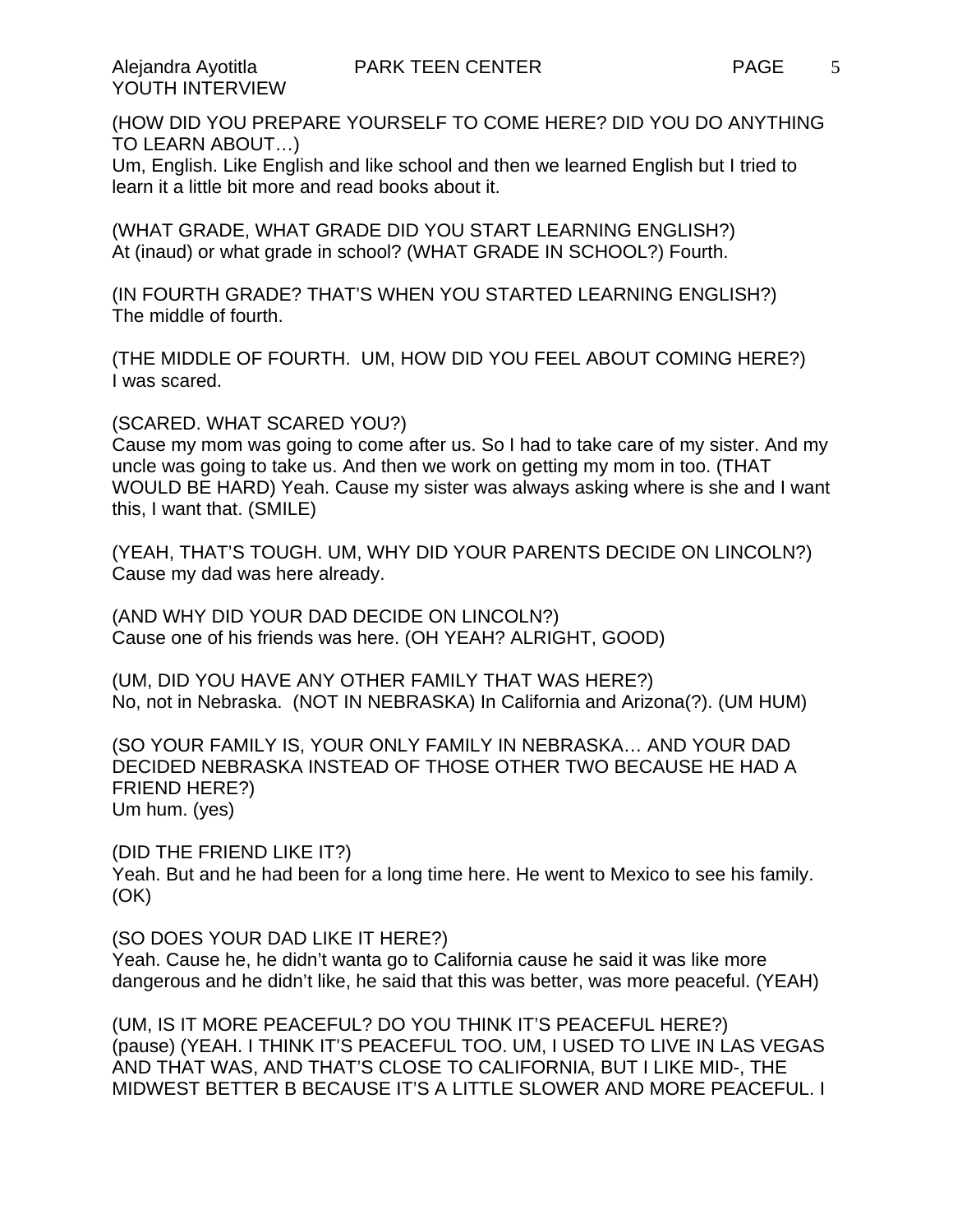LIKE IT.)

(WHERE DID YOU GO TO FIND INFORMATION ON AMERICA?) Um, from school. From the library. (AT THE SCHOOL LIBRARY. DID YOU READ BOOKS?) Yeah.

(OK. WHAT WAS SCHOOL LIKE IN MEXICO?) Um, fun. (IT WAS FUN. WHAT MADE IT SO FUN?) Cause our teacher, if we got (inaud) everything then she will give us, give us like a second recess or she would give us candy. Or when we had social studies she, instead of reading the book, she told us

the stories in a more interesting way.

(YEAH. SO THAT WAS FUN. YOUR TEACHER MADE IT A LOT OF FUN) Um hum.

(HOW FAR AWAY WAS YOUR SCHOOL?) (inaud) I think like two blocks.

(UH, DID YOU WALK TO SCHOOL?) Um hum. (yes)

(HOW LONG WERE YOUR SCHOOL DAYS?) From 8 to 3.

(SO IT WAS A LOT LIKE HERE) Um hum. (yes)

(HOW MANY DAYS DID YOU GO TO SCHOOL?) From Monday to Friday.

(SO JUST LIKE HERE, THE SAME. SO IT WASN'T TOO HARD TO ADJUST TO THE DIFFERENCE) Hum um. (no)

(HOW BIG WERE THE CLASS SIZES?) They were very small.

(THE CLASSROOMS WERE REALLY SMALL. UM, HOW MANY KIDS WERE IN A CLASS) Maybe 18 or 16.

(SO THEY WERE SMALLER TOO. WELL THAT'S GOOD. UM, HOW MANY TEACHERS PER CLASSROOM?) One. (JUST ONE) One and another, another one for PE another one for computer and English and music.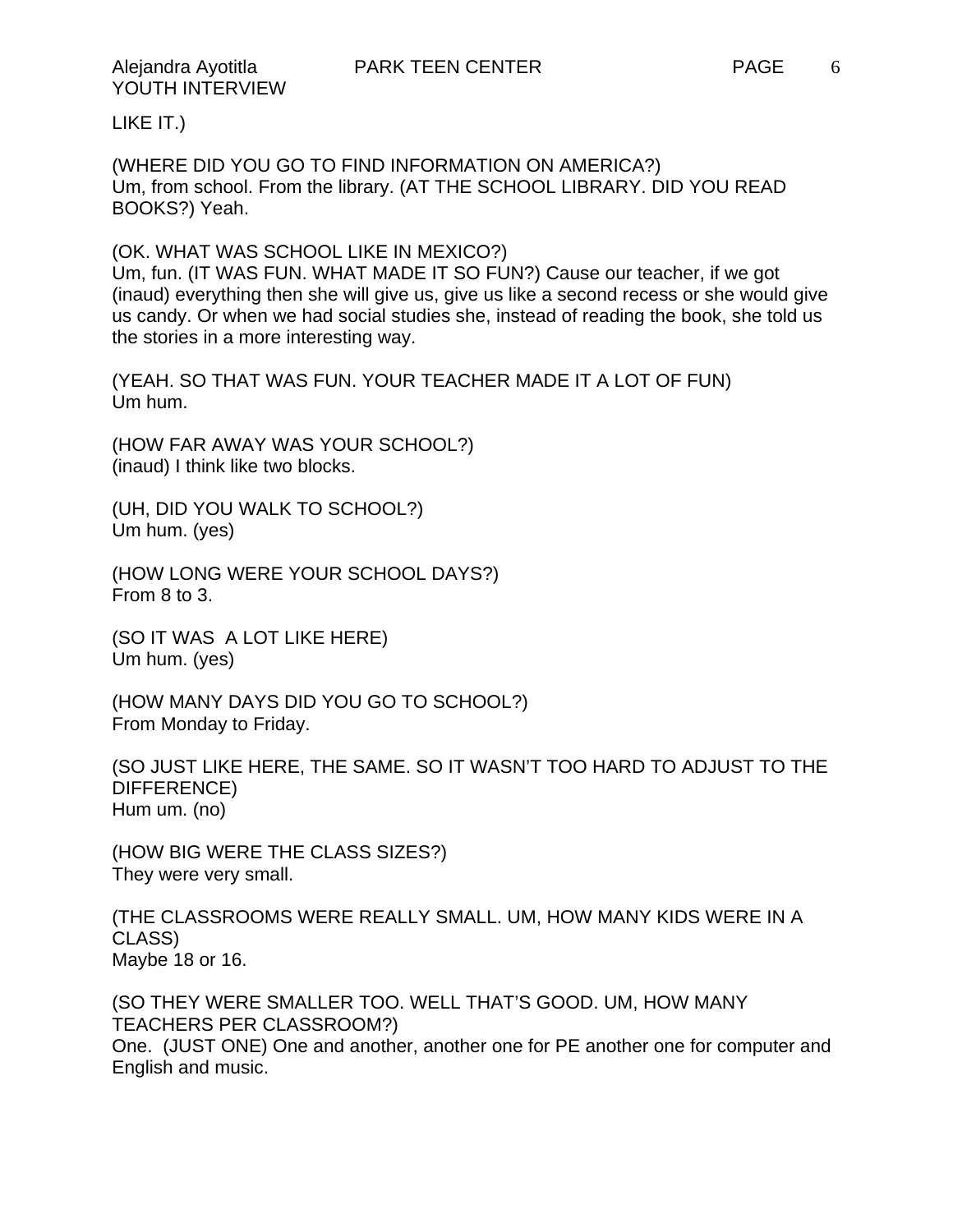(SO IT WAS, IT WAS A LOT LIKE HERE) (pause) (YEAH)

(UM, DID THEY HAVE ANY DIFFERENT TECHNIQUES TO DISCIPLINE KIDS? DID THEY DISCIPLINE KIDS DIFFERENTLY?) Um hum. (yes)

(HOW DID THEY DISCIPLINE KIDS DIFFERENTLY?) They took them out of the home and sometimes (smile) one time they let them outside in the sun for like 30 minutes.

(AND THEY JUST MADE THEM STAND OUTSIDE?) (pause) (OUTSIDE OF THE CLASSROOM?) In the bright sun.

(OH YIKES. WAS IT REALLY HOT?) Yeah.

(DID YOU GET A SUNBURN?) No. (SMILE – OH GOOD. GOOD)

(UM, WHAT WAS THE, WHAT WAS THE ATMOSPHERE LIKE COMPARED TO HERE. WAS IT ROWDY, WAS IT MORE ROWDY? WAS IT LESS ROWDY? WAS IT ABOUT THE SAME…) It was about the same. (ABOUT THE SAME)

(WHAT WAS YOUR FAVORITE CLASS? WHAT WAS YOUR FAVORITE SUBJECT?) Um, social studies and science.

(WHY THOSE CLASSES?)

Well, social studies cause the teacher told the stories instead, cause it was, we made a lot of projects with animals and (inaud).

(DO YOU REMEMBER ANY OF THE STORIES THAT SHE TOLD?) Um, yeah, but the Aztecs have (inaud) European (inaud) to Mexico.

(AND THOSE WERE REALLY COOL STORIES?) Um hum. (yes)

(CAN YOU TELL ME ANY OF IT?)

 Um, (smile) one day (inaud) the teacher to kind of (inaud phrase). It was really cool. It was like the pyramids and everything.

(I WENT DOWN THERE ONE TIME AND SAW CHITSUNITSA) Um hum. (yes)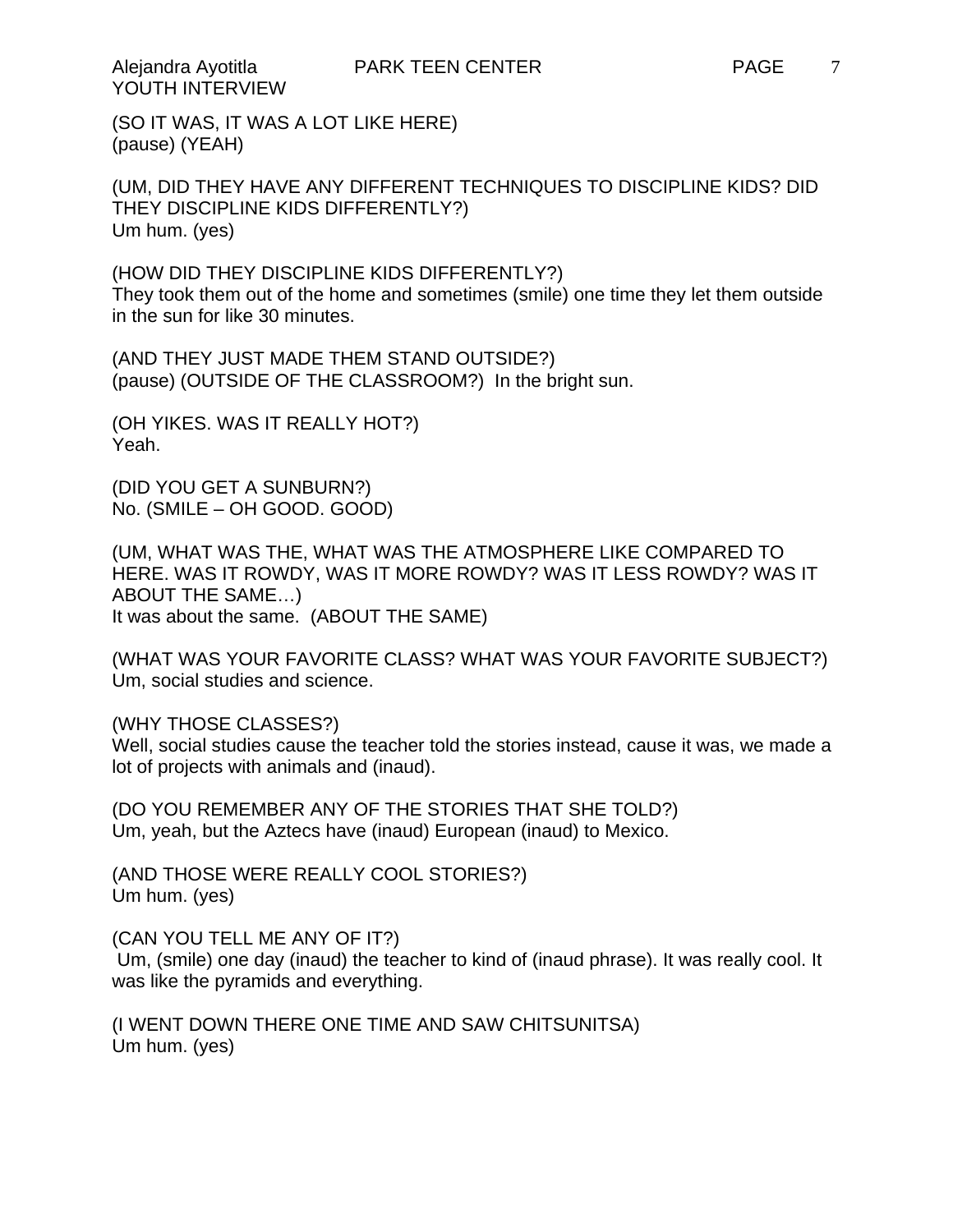(AND THAT WAS REALLY COOL) We went to (inaud).

(TO QUALM(?) YEAH, YEAH, I WANT TO GO THERE. AND MAYBE SOMEDAY I WILL) (inaud) (YOU LIKED IT A LOT?) Yeah, cause we went with all my friends and we climbed to the big pyramids.

(AND YOU CAN SEE LIKE EVERYWHERE) Yeah.

(THEY ARE REALLY BIG. UM, WHEN YOU CAME TO AMERICA AND STARTED SCHOOL, HOW DID YOU FEEL OTHERS TREATED YOU?) When I was like in first level they help me, the people that already know like what to do and what, what the teacher was trying to tell me.

(THEY'D HELP YOU A LOT?) Um hum. (yes)

(NICE. WHAT WAS THE HARDEST PART OF SCHOOL TO ADJUST TO?) Um, when we have to do projects or something. Cause we, I didn't have enough English, that much. And we had to do like research and (inaud).

(AND THAT WAS A LITTLE HARD. YEAH. HOW DID YOU FEEL ABOUT BEING IN ELL?) It was OK. (YEAH)

(THEY TREATED YOU GOOD.) Um hum. (yes)

(UM DID YOU HAVE TO, DID YOU HAVE TO MAKE ANY ADJUSTMENTS WHEN YOU CAME HERE, WHEN IT CAME TO LIKE MUSIC OR BEHAVIOR OR CLOTHING OR ANYTHING LIKE THAT?)

No. All in the clothing, cause in Mexico we had uniform. We had to wear like… And Wednesday we had PE so we had to wear our PE uniform. And on Friday we could wearer whatever we want to.

(WHERE ON MONDAY AND TUESDAY YOU HAD TO WEAR…) And Thursday.

(AND THURSDAY, YOU HAD TO WEAR A UNIFORM) Um hum. (yes)

(UM, WHEN YOU CAME HERE DID YOU CHANGE THE MUSIC THAT YOU LISTEN TO?) A little bit.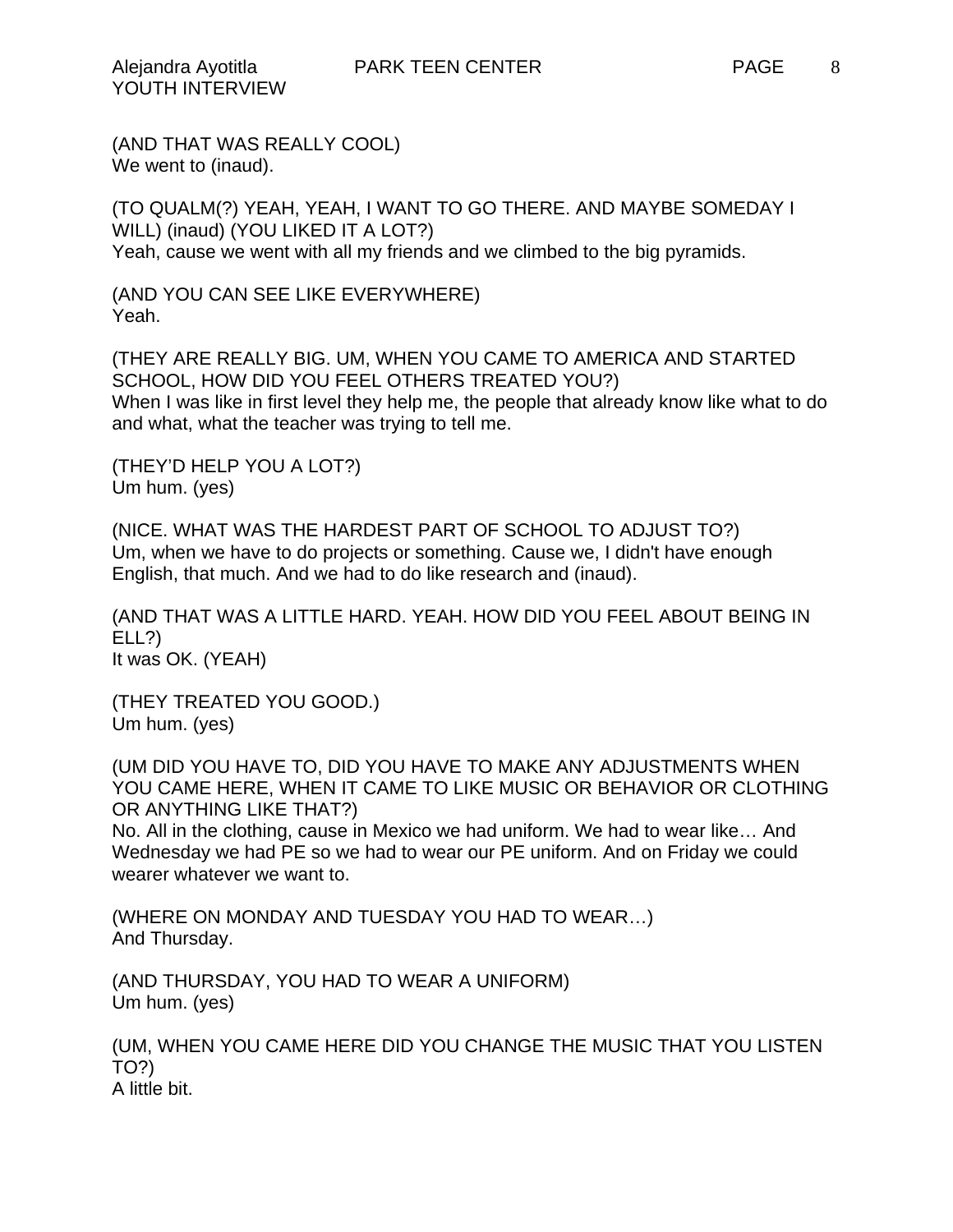(OH, SO IT'S REALLY THE SAME MUSIC, IT'S JUST DIFFERENT VERSION? ONE WAS ENGLISH, ONE WAS SPANISH. UM, WHAT FAMILY TRADITIONS HAVE YOU BROUGHT THAT YOU GUYS STILL PRACTICE FROM MEXICO HERE?) Um, on our birthdays we have piñatas and, and Christmas we're all together. (inaud) mom's day we give something to her and we send something to my grandma.

(I BET SHE REALLY LIKES THAT) (smile) (YEAH)

(DO YOUR PARENTS SPEAK ENGLISH?) My dad is like level two or three and my mom is learning. (SHE'S LEARNING)

(SO HAVE YOU HAD TO TRANSLATE TO THEM, FOR THEM BEFORE?) To my mom.

(TO YOUR MOM? UM, WHAT'S IT LIKE TO TRANSLATE?) Well now that I know, it's easy.

(DO YOU LIKE DOING IT?) Um, yeah. (smile) (YEAH?)

(UM, WHAT'S THE, WHAT YOUR, WHAT'S YOUR FAVORITE MEMORY OF TRANSLATING? WHAT WAS YOUR FAVORITE TIME TRANSLATING?) Um, once we went to the doctor cause the doctor was like speaking really fast and she didn't let me translate to my mom. (smile) And then she (inaud) and then she stopped and she's like "oh I'm sorry, you didn't even tell me (inaud)". (LAUGH – THAT'S FUNNY)

(UM, DOES IT AFFECT, DOES, UM, YOUR PARENTS SPEAKING SPANISH AFFECT, UM, WHO YOU CAN BRING OVER TO THE HOUSE BECAUSE THEY ONLY SPEAK SPANISH?) Um, it was like only one time when I, when (inaud) Corina came with us. Cause my mom had to baby sitter her, her sister. And Corina doesn't speak Spanish and my mom doesn't speak English.

(SO IS THAT TOUGH?) Um, yeah. (smile)

(DID YOU HAVE TO TRANSLATE A LOT FOR THEM?) (pause)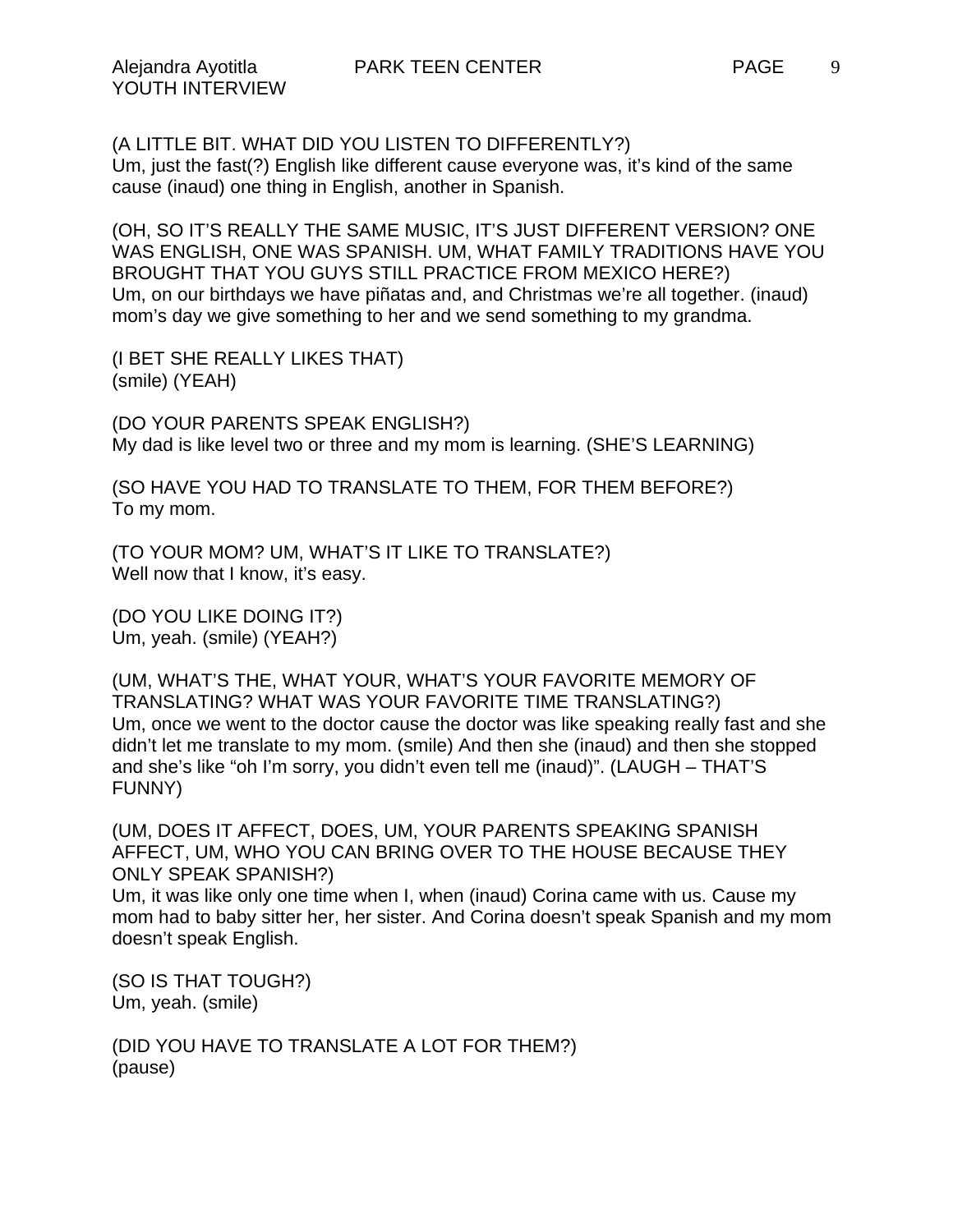(UM, HOW DOES, HOW DOES YOUR FAMILY STAY CONNECTED TO MEXICO?) Um, well now my uncles are using the computer, checking the emails. And we call them every Saturday to my grandmas. And sometimes they get upset and they say we don't have time for them. (SMILE) And I write letters to my friend.

(YOUR FRIEND THAT'S IN MEXICO?) Um hum. (yes)

(UM, DO YOU GUYS TALK ABOUT LIVING IN AMERICA?) Yeah, cause she asked, asks me how is the schools. Cause she thought the schools were very big and like how the people were and…

(AND WHAT DO YOU TELL HER?)

Um, I tell her that the schools were really big and the people were nice. It was, it's kind of like the same because in Mexico we have like (inaud phrase). And it's a little hard to make friends too.

(WHAT WAS THE HARDEST PART ABOUT MAKING FRIENDS HERE?) Um, cause when I, they didn't, I didn't (inaud) of ELL and elementary they, they all speak English. (YEAH)

(SO THE, THE LANGUAGE WAS A BARRIER TO MAKE FRIENDS. WHAT DO YOU TELL HER ABOUT HOW IT IS TO LIVE IN LINCOLN?) Sometimes boring. (smile) Cause we don't have that many activity, activities. Cause my dad works and my mom, she works till three and my dad (inaud) till three too and we have to do our things. (YEAH)

(SO WHAT WOULD, WHAT WOULD, WHAT WOULD YOU TELL HER IF SHE WAS GONNA MOVE HERE, ABOUT WHAT WAS A, WHAT WAS FUN STUFF TO DO?) Um, to like to in the (inaud). And go to the parks. And in Winter there is the snow.

(DO YOU GUYS HAVE SWIMMING POOLS?) In Mexico? (UM HUM) Yeah. But nothing (inaud) town (inaud). Like 10 minutes from there, yeah.

(THERE IS A PUBLIC SWIMMING POOL WHERE EVERYBODY CAN GO TO?) Um hum. (yes) (THOSE ARE FUN. I LOVE EM)

(HAVE YOU BEEN TO THE ONE IN GRAND ISLAND?) No. (THE BIG ONE? IT HAS HUGE SLIDES. HUGE. LOTS OF FUN) We might go in the summer.

(YEAH? YOU GOTTA GO DOWN THE BIG SLIDES) (smile) (THEY'RE HUMONGOUS. DON'T BE SCARED. IT'S A LOT OF FUN. THEY'RE BIG THOUGH) My sister is just five and she is not scared of those big ones.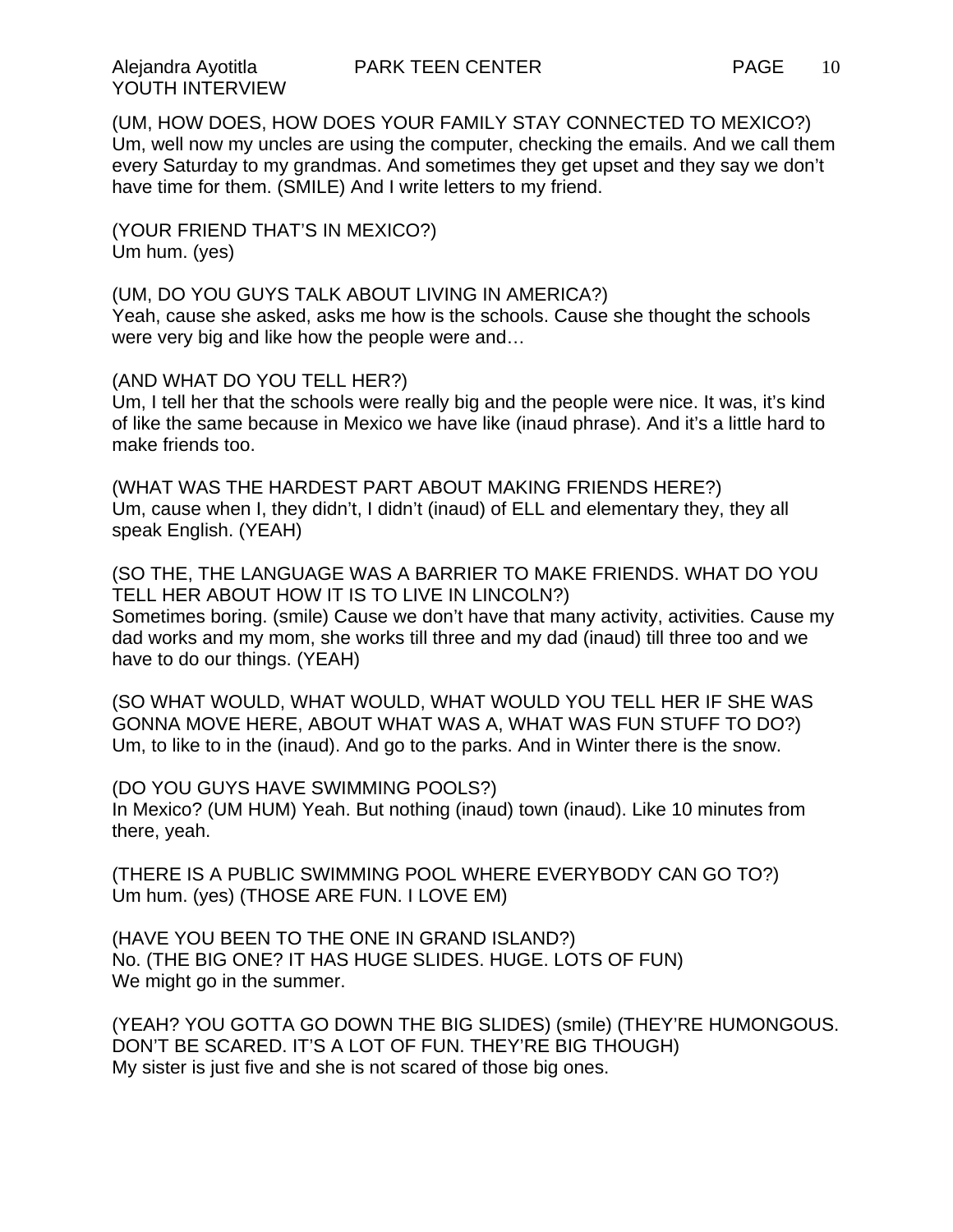YOUTH INTERVIEW

(SHE'S NOT?) She loves them. (LAUGH)

(THAT'S SO WEIRD. WELL SHE'LL LOVE THESE CAUSE THEY'RE HUGE. UM, WHAT HAS YOUR FAMILY DONE TO BECOME MORE AMERICAN?) Um,.. (pause)

(DO YOU GUYS, DO YOU WATCH AMERICAN TV?) Sometimes (inaud – lots of background noise) like AFV, American's Funniest Videos.

(OH YEAH. YOU WATCH THOSE? WHAT, WHAT TV DO YOU NORMALLY WATCH?) Some Spanish.

(SPANISH CHANNEL? UM, SO REALLY YOU GUYS STAY VERY, VERY MUCH IN TOUCH WITH MEXICO?) Um hum. (yes)

(VERY CULTURALLY TIED TO MEXICO. WOULD YOU LIKE TO MOVE BACK TO MEXICO OR STAY HERE?) I would like to move.

(MOVE BACK) (pause)

(UM, IF YOU COULD BRING ALL OF YOUR FAMILY HERE, WOULD YOU STILL LIKE TO, WOULD YOU STILL LIKE TO MOVE BACK?) (pause) Yes.

(YES? WHY?) (background noise – inaudible) Cause of the places that we (inaud).

(THE PLACES? WHAT PLACES?) Um, like going to my grandma's house.

(YEAH. JUST ALL, ALL THE FAMILY?) Yeah, and the parks. Just there is a big one in the, the downtown. It's really big.

(WHAT CELEBRATIONS DO YOU HAVE IN MEXICO THAT ARE DIFFERENT THAN HERE?) Um, we have Christmas that is more celebrated. And we don't celebrate Thanksgiving.

(DO YOU CELEBRATE THANKSGIVING NOW THAT YOU'RE HERE?) Um, sometimes.

(SOMETIMES. UM, DO YOU STILL HAVE A BIG CHRISTMAS CELEBRATION, LIKE YOU WOULD IN MEXICO?) Not as big, cause it's only my mom, my dad and my uncle. (YEAH)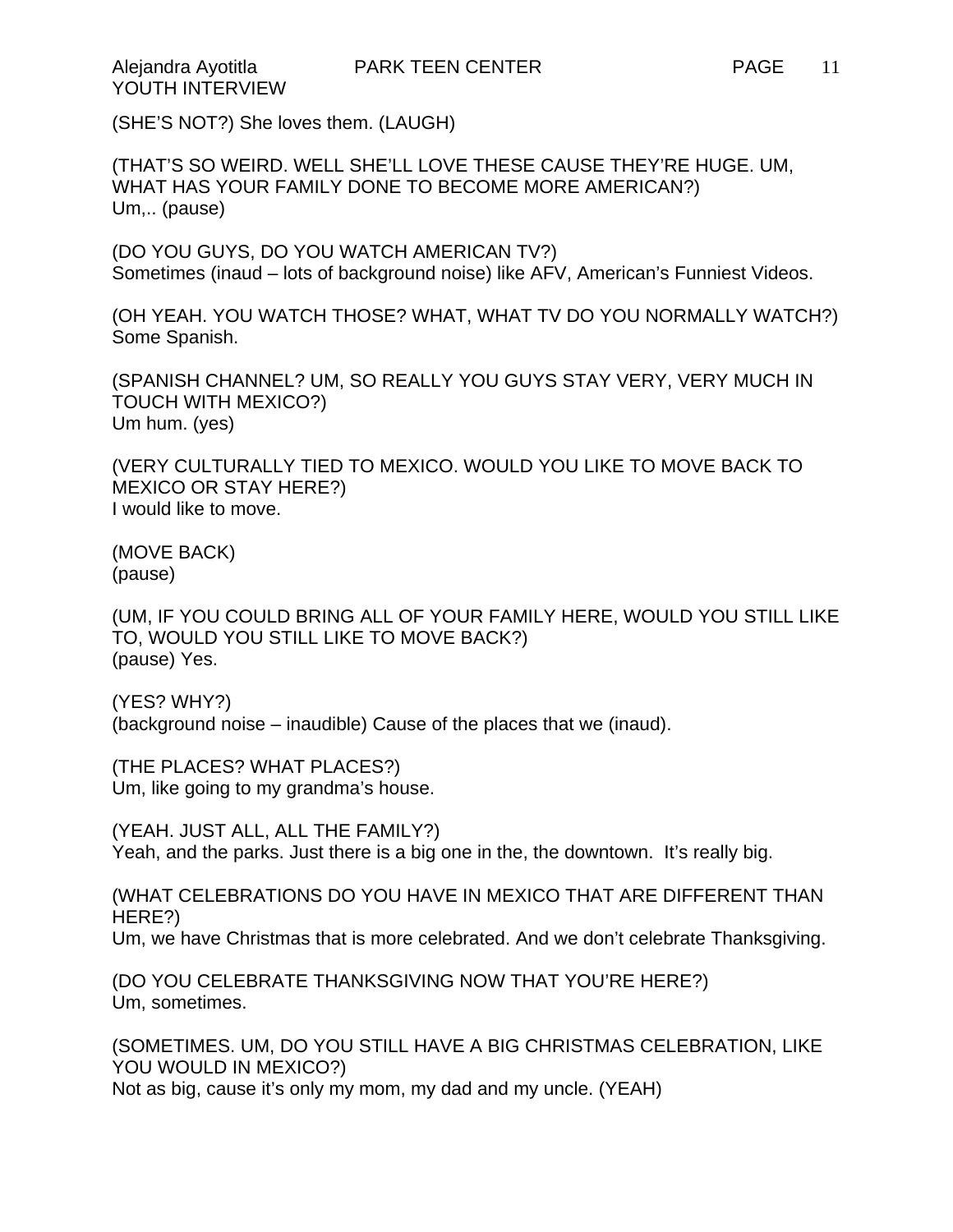(AND SO IS IT JUST BIG BECAUSE OF FAMILY?) Yeah. (smile)

(YEAH, YEAH. UM, WHAT OTHER CELEBRATIONS DO YOU GUYS HAVE IN MEXICO, THAT YOU DON'T HAVE HERE?) Um, the 16 of September, that Independence Day. (OH) It's a really big one.

(DO YOU GUYS CELEBRATE THAT HERE ANYWAYS?) Um, no. (smile)

(NO. DO YOU GUYS CELEBRATE THE FOURTH OF JULY?) Um, we, not like celebrating it, we just go see the fireworks. (YEAH. YEAH)

(UM, WHAT ABOUT CINCO DE MAYO?) Yeah.

(DO YOU STILL CELEBRATE THAT HERE?) Um hum.

(HALLOWEEN?) Yeah. We celebrate in Mexico.

(OH YOU DO. OH, I DIDN'T EVEN KNOW THAT) (laugh) (NOW I KNOW) But not everyone does.

(I THINK THAT'S MY FAVORITE HOLIDAY) (smile) (YOU GET SO MUCH CANDY. YOU'RE NEVER TOO OLD. WHAT ELSE CAN YOU TELL ME ABOUT MEXICO AND MEXICO BEING DIFFERENT FROM HERE?) (pause) It has like more places and (pause) I just like it. (YEAH)

(UM, WHAT WOULD YOU, WHAT ADVICE WOULD YOU GIVE SOMEBODY WHO IS GOING TO MOVE HERE FROM MEXICO?) From here to Mexico?

(FROM MEXICO TO HERE. I'M SORRY, DID I SAY THAT RIGHT? SOMEBODY MOVING FROM MEXICO TO HERE. WHAT ADVICE WOULD YOU GIVE THEM?) That they have to learn English and more alphabet letters.

(WHAT ABOUT THE AMERICAN CULTURE. WHAT WOULD YOU HAVE THEM LEARN ABOUT AMERICAN CULTURE?) Their celebrations. Their celebrations and social studies.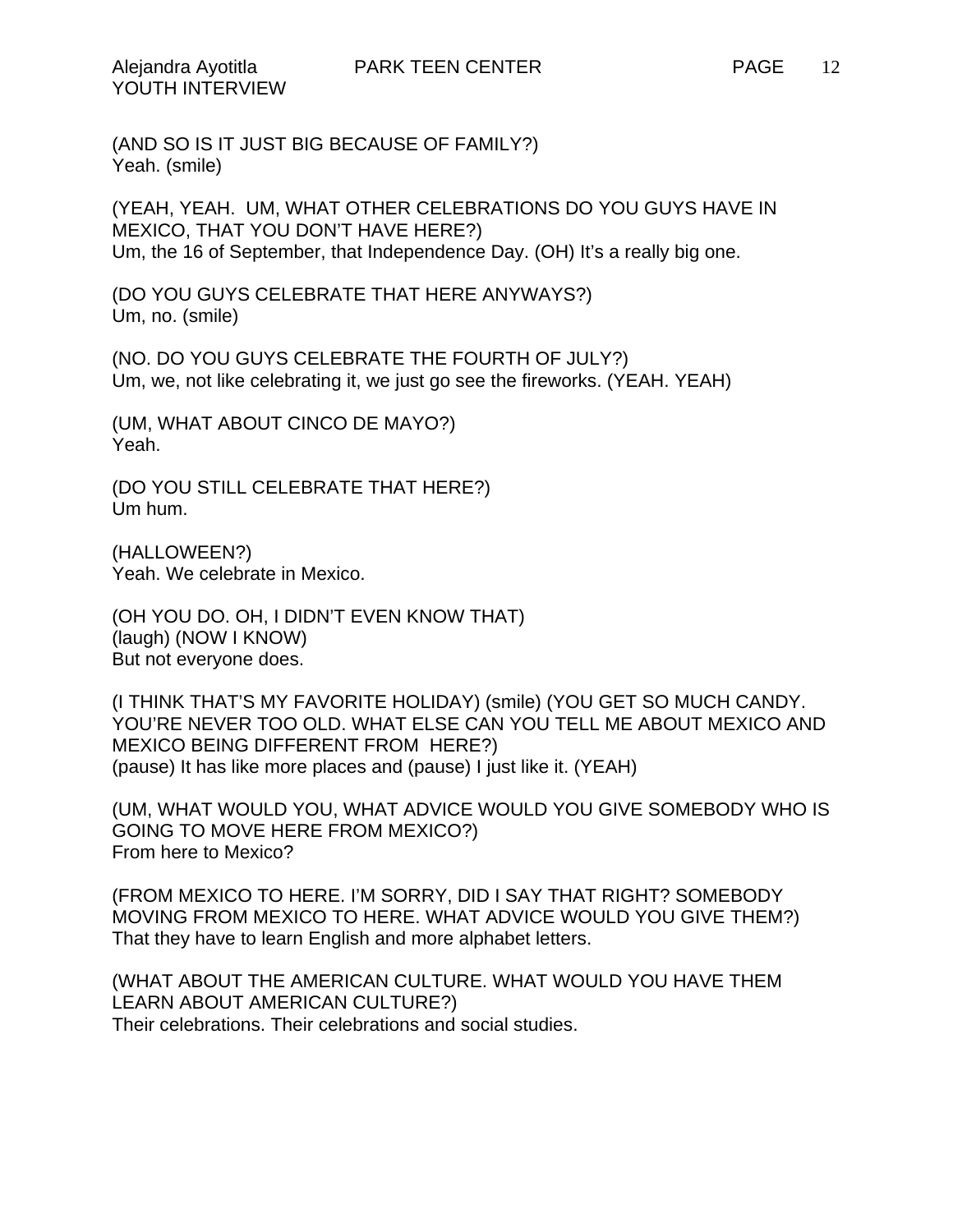(THEIR CELEBRATIONS?) Um hum. (yes)

(JUST TO LEARN MORE ABOUT THEM? UM, WHAT WOULD YOU TELL THEM ABOUT THE CELEBRATIONS?) Like fourth of July and St. Patrick's day, when they have (inaud).

(BIG BIRD IN NEW YORK?) No, when they have that, um, St. Patrick's Day?

(OH, YES, THE BIG PARADE? DO YOU LIKE THAT ONE? THE ST. PATRICK'S DAY? I FORGOT ABOUT THAT HOLIDAY) (smile)

(UM, ALRIGHT, IS THERE ANYTHING ELSE YOU WOULD LIKE TO TELL ME?) Have you went to, um, Cancun?

(WENT TO COZUMEL) Yeah, that (inaud).

(YEAH, I, HAVE YOU BEEN DOWN THERE?) Um um. (no)

(AH. UH, WE THOUGHT ABOUT GOING TO CANCUN, BUT BECAUSE IT'S SO POPULATED WE WANTED TO GO TO COZUMEL INSTEAD BECAUSE THERE IS LESS, THERE IS FEWER PEOPLE. ) Um hum. (yes)

(IT WAS REALLY NICE. WE LIKED IT A LOT) We went to (inaud).

(OH YEAH, DID YOU LIKE THAT?) Yeah, we, that night, the first night we saw an eclipse.

(NO KIDDING. THAT WOULD BE REALLY COOL) Yeah, and we were up in the middle of the night and we went out (inaud). It was really cool.

(UM, DID, UM, DO YOU THINK THE EDUCATION IS BETTER HERE? YOU SAID THAT WAS THE REASON YOUR DAD WANTED TO COME.) For me it's the same.

(IT'S THE SAME FOR YOU) Yeah. (YEAH)